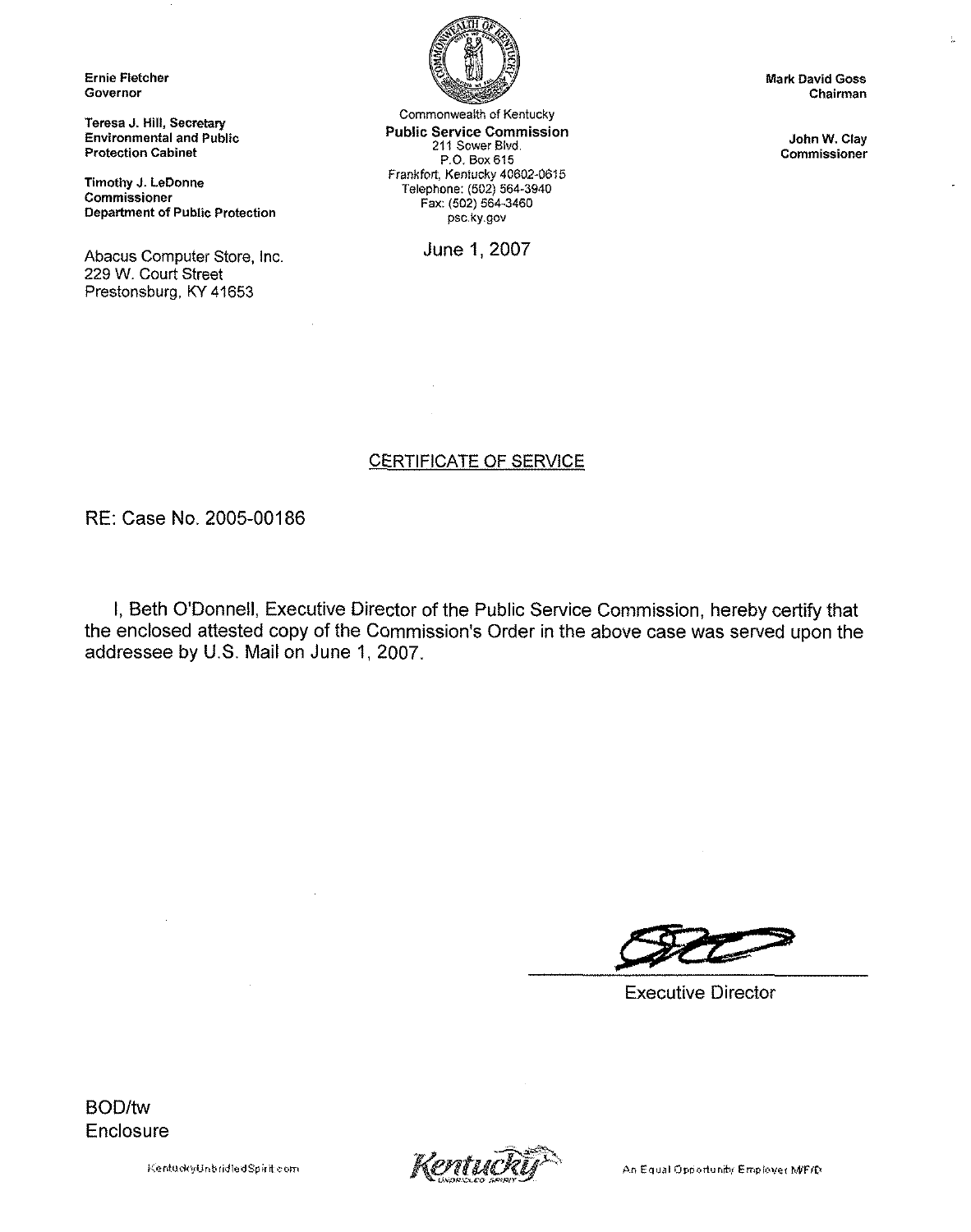# COMMONWEALTH OF KENTUCKY

# BEFORE THE PUBLIC SERVICE COMMISSION

In the Matter of:

AN INQUIRY INTO LIMITATIONS  $\qquad$  )<br>OF USE FOR TARIFFED SERVICES  $\qquad$  ) OF USE FOR TARIFFED SERVICES ) ADMINISTRATIVE<br>DESIGNATED OR OTHERWISE ) CASE NO. 2005-00186 DESIGNATED OR OTHERWISE REFERRED TO AS UNLIMITED )

#### ORDER

The Commission, on June 22, 2005, initiated this proceeding pursuant to KRS 278.260 and KRS 278.280 in order to inquire into the practice whereby certain telecommunications providers in the Commonwealth label, describe, or market a filed service as "unlimited" when limitations on use exist. After substantial discovery, pleadings, and conferences, the Commission concludes that this subject matter is no longer within the purview of the Commission's jurisdiction. Accordingly, the Commission finds that this case is moot and should be dismissed.

#### BACKGROUND

The Commission initiated this action based on its concerns arising from four formal complaints.<sup>1</sup> In those cases, the Complainants purchased service under plans labeled or otherwise described as "unlimited," but the Complainants were nonetheless subjected to additional charges for excessive use under the "unlimited" plan. The

 $<sup>1</sup>$  Case No, 2005-00006, Shirley Jackson v. Dialog Telecommunications, Inc.;</sup> Case No. 2005-00007, Joseoh Randoloh Wooslev v. Momentum Telecom; Case No. 2005-00025, Billy Ray Hinkle v. Budget Phone, Inc.; Case No. 2005-00061, Mary D. Minton v. Momentum Telecom (Ky. PSC Apr. 28, 2005).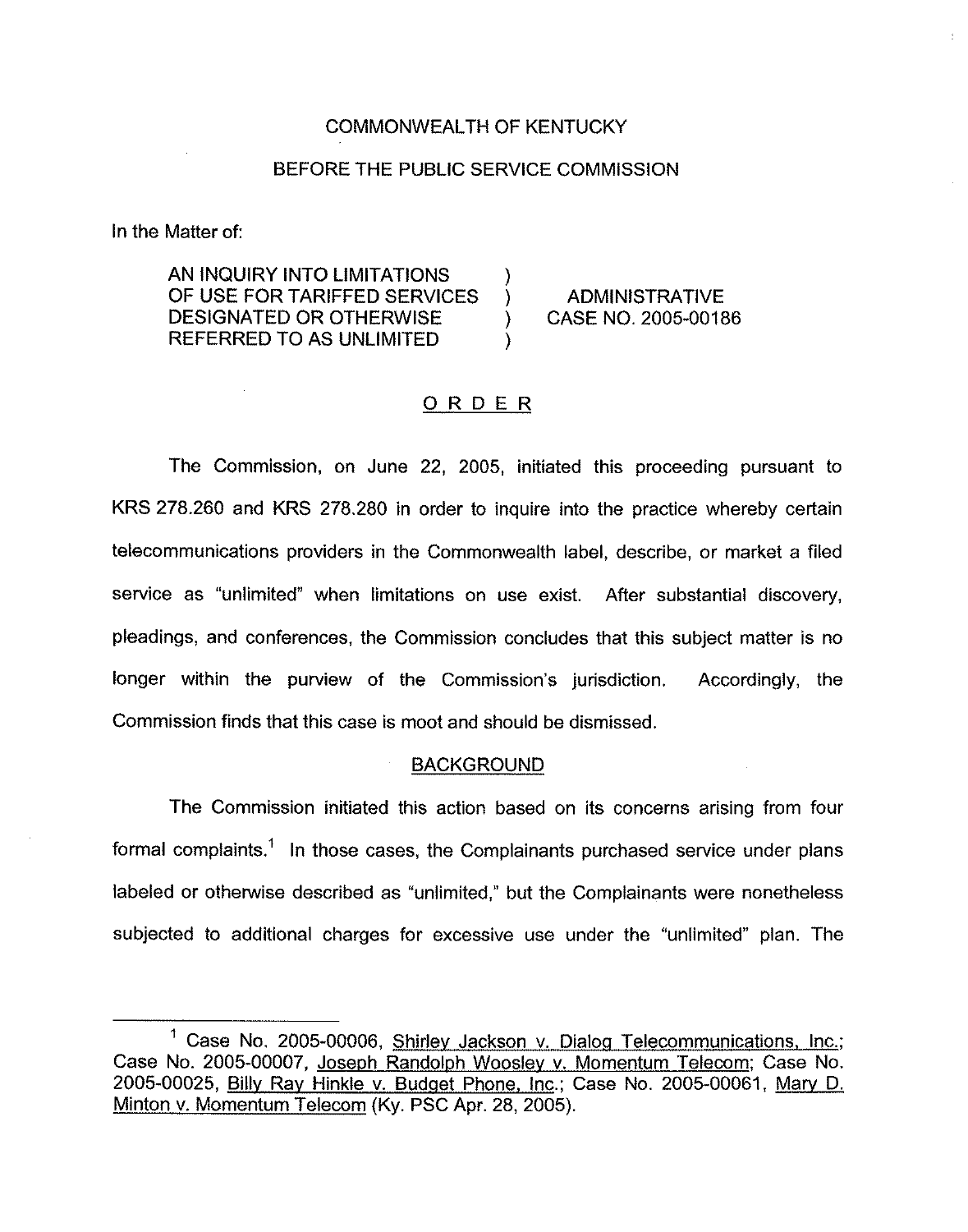Complainants alleged that they believed their respective calling plans actually to be "unlimited" and sought the reversal of the charges incurred for exceeding the terms of the plans. The Commission, by Order entered on April 28, 2005, dismissed the complaints, finding that, as the Defendants were operating under properly filed tariffs, the Commission could not provide the requested retroactive relief.

The Commission, in the April 28, 2005 Order, listed several of its concerns regarding the fairness and reasonableness of the limitations on "unlimited" plans. The Commission's concerns included customers' awareness of the usage limitations, notification of violation of the limitations, and the reasonableness of the use of the term "unlimited" in promoting these plans. The Commission preliminarily concluded that the practice of offering a calling plan that is labeled, described, or marketed as "unlimited" when, in fact, limits exist on those plans, was deceptive and, therefore, unreasonable.

In the June 22, 2005 Order, the Commission set forth a procedural schedule and propounded data requests to the 436 telecommunications providers operating in the Commonwealth. The Attorney General requested and was granted intervention on June 23, 2005.

In the data requests, the Commission sought information regarding the availability of "unlimited" plans, the nature of any limitations on those plans, the manner in which customers were informed of the limitations, and, when the limitations were exceeded, the marketing of those plans and the history of any consumer complaints arising from "unlimited" plans.

Responses were due to the Commission by July 22, 2005. Any comments or requests for a hearing were to be filed by August 15, 2005. With few exceptions, those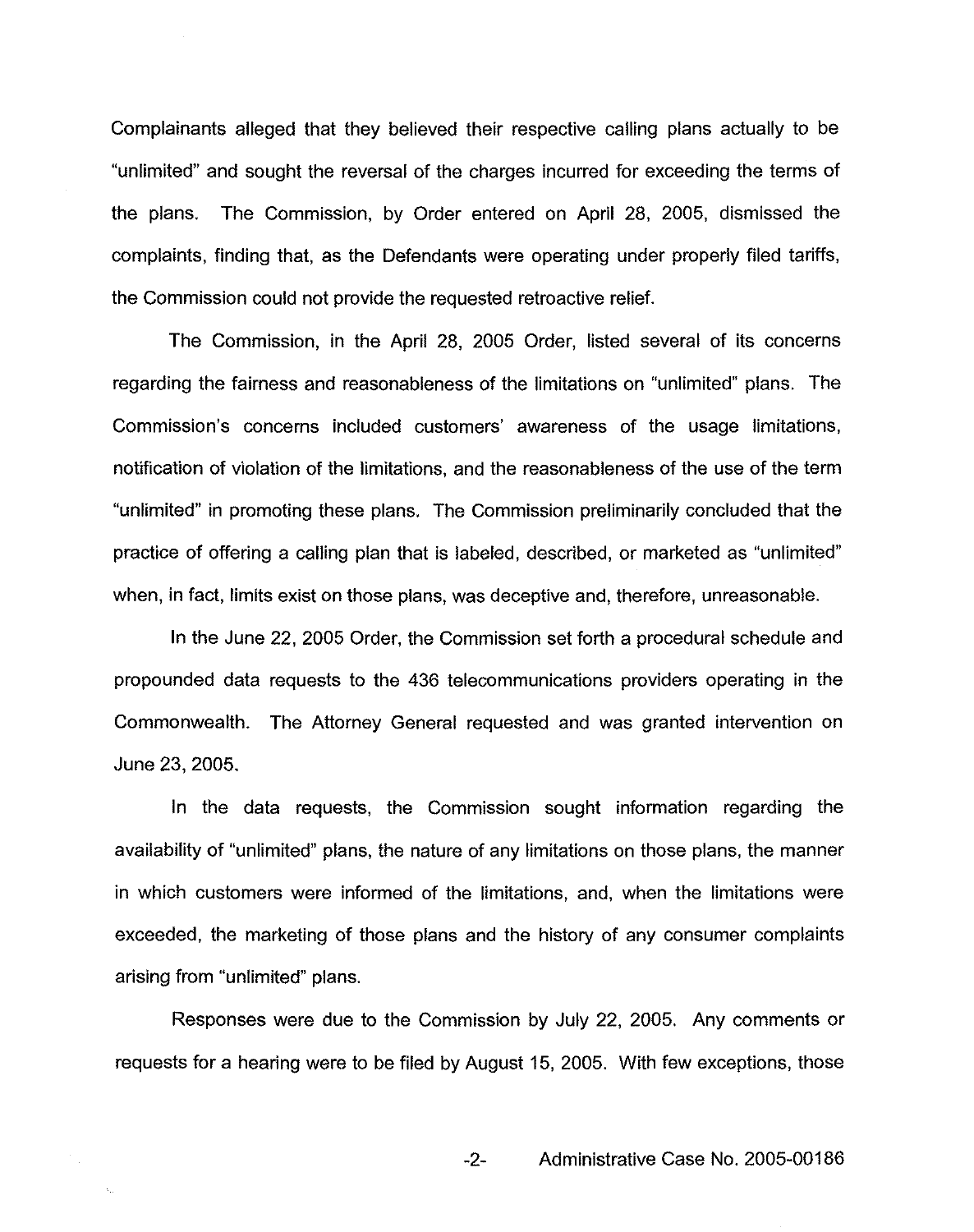utilities still doing business in Kentucky responded timely. The Attorney General moved the Commission to extend to September 15, 2005 the date by which comments could be filed or a hearing could be requested. The Commission granted the motion. On August 29, 2005, the Attorney General filed with the Commission a request that, in lieu of a hearing, an informal conference be scheduled. The Commission granted the request and scheduled an informal conference for December 6, 2005. At the informal conference, the Attorney General requested more time in which to request additional information from individual utilities.

On April 24, 2006, the Commission issued an Order in which it found that sufficient time (more than 4 months) had passed in order for the Attorney General to accumulate additional information. The Commission allowed an additional 30 days to complete discovery and 15 days after that date to request a hearing.

On June 2, 2006, the Attorney General filed a motion requesting that the Commission schedule a hearing, but with a date to be determined by further Order. The stated purpose of the request was for potential settlement of possible consumer protection claims by the Attorney General with individual utilities. The Commission granted the Attorney General's motion for a hearing but also scheduled the hearing for December 19, 2006.

On December 11, 2006, the Attorney General filed with the Commission a motion to cancel the hearing scheduled for December 19, 2006 and to allow time for all interested parties to file written comments. The Attorney General attached to his motion his written comments. As grounds for his motion, the Attorney General stated, "It now appears that taking evidence would only introduce redundant information into the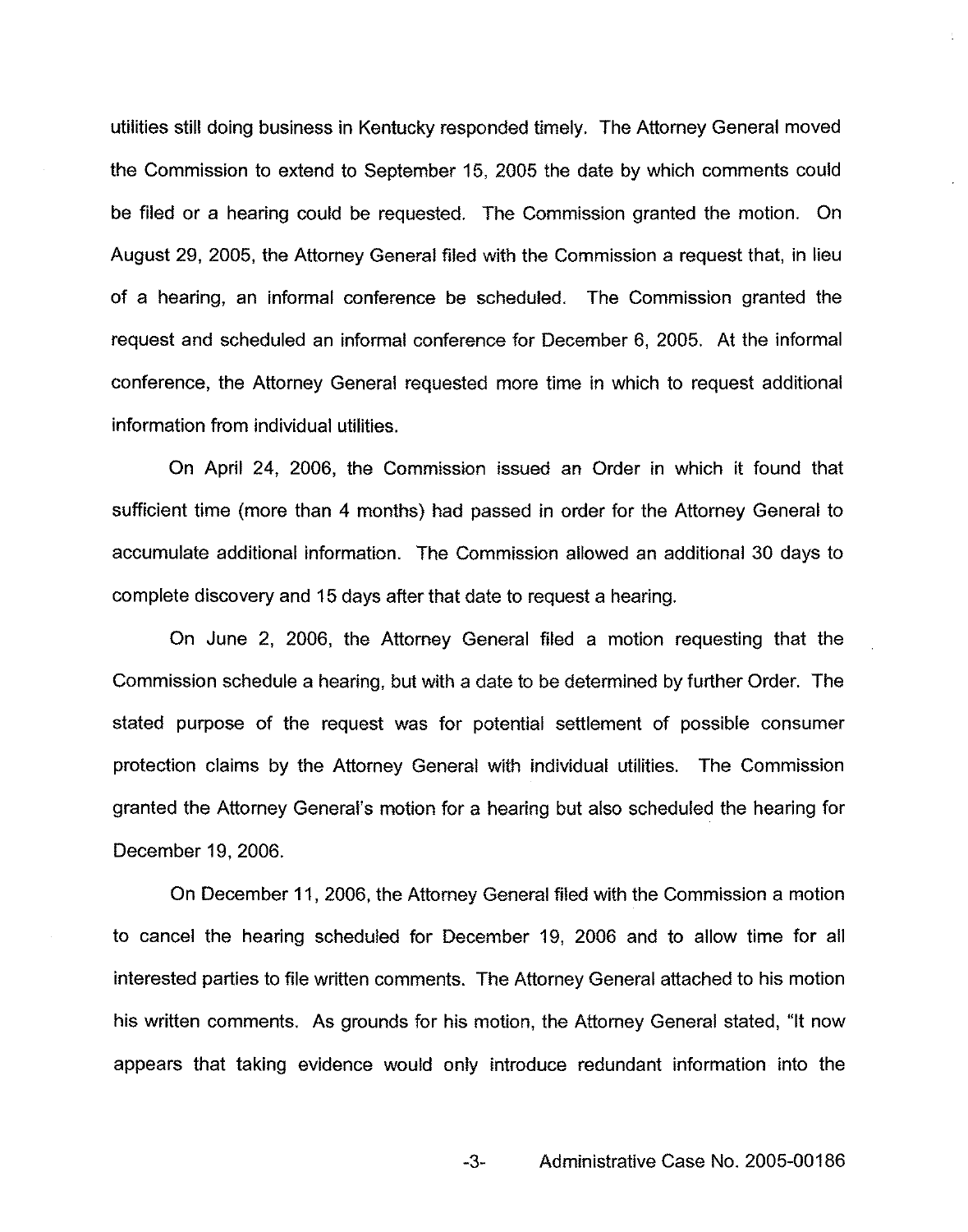record, thus making the hearing superfluous and indeed unnecessary.<sup>"2</sup> In lieu of the hearing, the Attorney General "believes that allowing parties to tender final written comments would be in the best interests of the Commission and all parties of record."

The Commission granted the motion, finding that sufficient information was in the record for the case to be submitted for a decision. The Commission further ordered that any party could file comments to the case within 30 days, with responses due 10 days thereafter,

# **DISCUSSION**

The Commission initiated this action after concluding that "the practice of offering a calling plan that is labeled, described, or marketed as 'unlimited,' when, in fact, limits exist on those plans, is potentially deceptive and, therefore, unreasonable."<sup>4</sup> The purpose of the action was to review the various "unlimited" plans provided in the state, assess the limits, if any, on them, and issue rules regarding the use and availability of such plans. Numerous utilities, during the course of this proceeding, amended their tariffs to either remove "unlimited" offerings or to remove the usage limitations.

However, the Commission's jurisdiction over telecommunications service providers was limited upon the effective date, July 12, 2006, of legislation enacted by the General Assembly and codified as KRS 278.541, KRS 278.542, KRS 278.543, and KRS 278.544. These statutes reduced the regulatory oversight of the

<sup>&</sup>lt;sup>2</sup> AG's Motion to Cancel Hearing and For Leave to Tender Written Comments in Lieu of a Hearing at 2.

 $3$   $\underline{Id}$ .

<sup>&</sup>lt;sup>4</sup> June 22, 2005 Order at 2.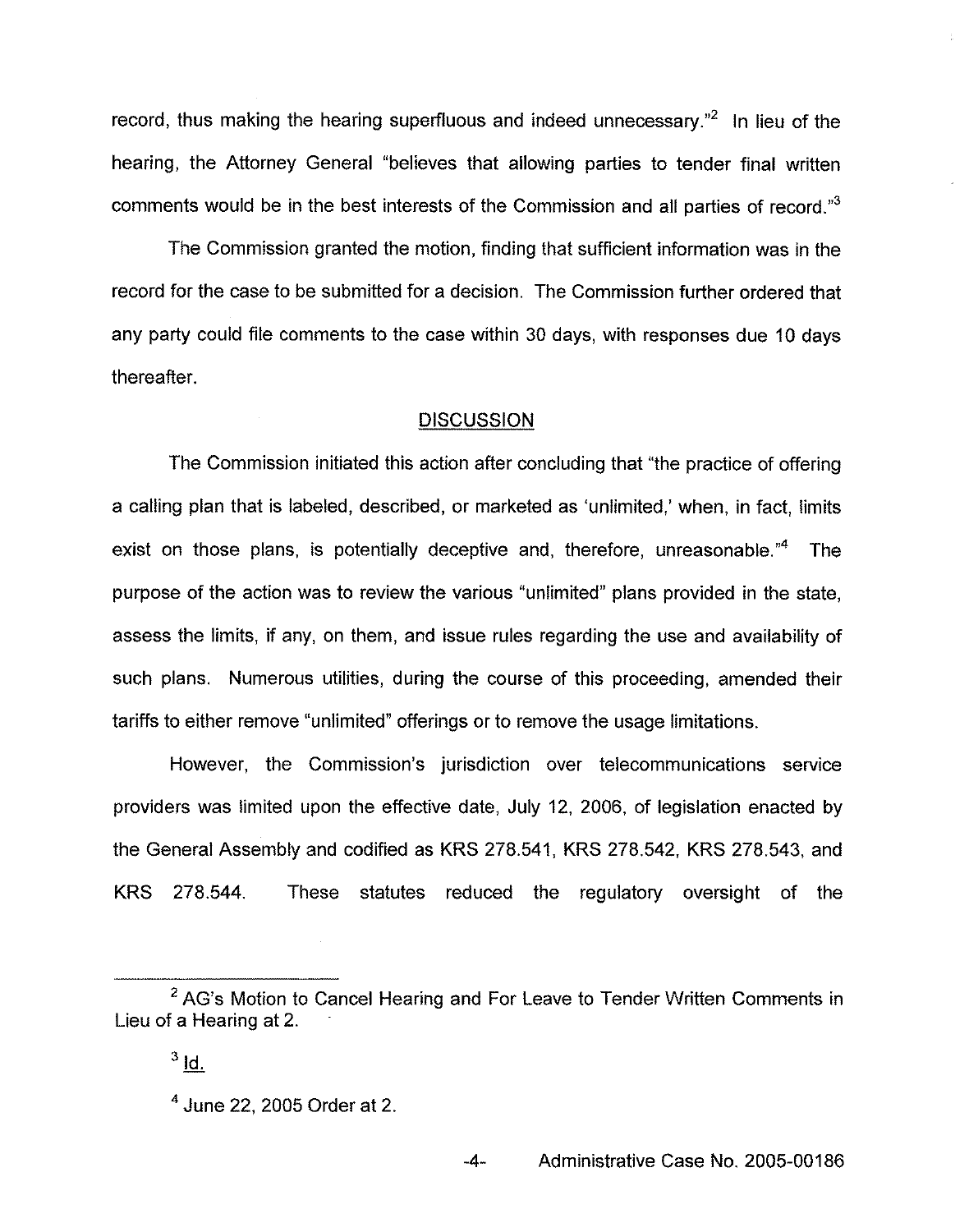telecommunications industry in Kentucky, except for "basic service" and other, very

limited, circumstances. KRS 278.541(1) defines basic service as:

[A] retail telecommunications service consisting of a primary, single, voicegrade line provided to the premises of residential or business customers with the following features and functions only:

(a) Unlimited calls within the telephone utility's local exchange area;

(b) Dual-tone multifrequency dialing; and

(c) Access to the following:

1. Emergency 911 telephone service;

2. All locally available interexchange companies;

3. Directory assistance;

4. Operator services;

5. Relay services; and

6. <sup>A</sup> standard alphabetical directory listing that includes names, addresses, and telephone numbers at no additional charge.

With respect to local exchange carriers, basic local exchange service also shall include any mandatory extended area service routes accessible as a local call within that exchange area on or before July 12, 2006. Basic local exchange service does not include any features or functions other than those listed in this subsection, nor any other communications service, even if such service should include features and functions listed herein.

As defined by KRS 278.541(5), "nonbasic service" is:

[A)ll retail telecommunications services provided to a residential or business customer, all arrangements with respect to those services, and all packages of products or service;....

In KRS 278.544(4), the Kentucky Legislature exempted nonbasic services

offered in Kentucky from numerous statutes that the Commission historically used to

ensure that utilities offer adequate, reasonable and sufficient service in Kentucky.

KRS 278.544(4) states:

Notwithstanding any provision of the law to the contrary, nonbasic services offered pursuant to the provisions of this section shall be set by the marketplace and are not governed by KRS 278.030 and administrative regulations promulgated thereunder. The nonbasic services are exempt from action or review by the commission under KRS 278.160, 2?8.170, 278.180, 278.190, 278.192, 278.200, 278.230(3), 278.250, 278.255,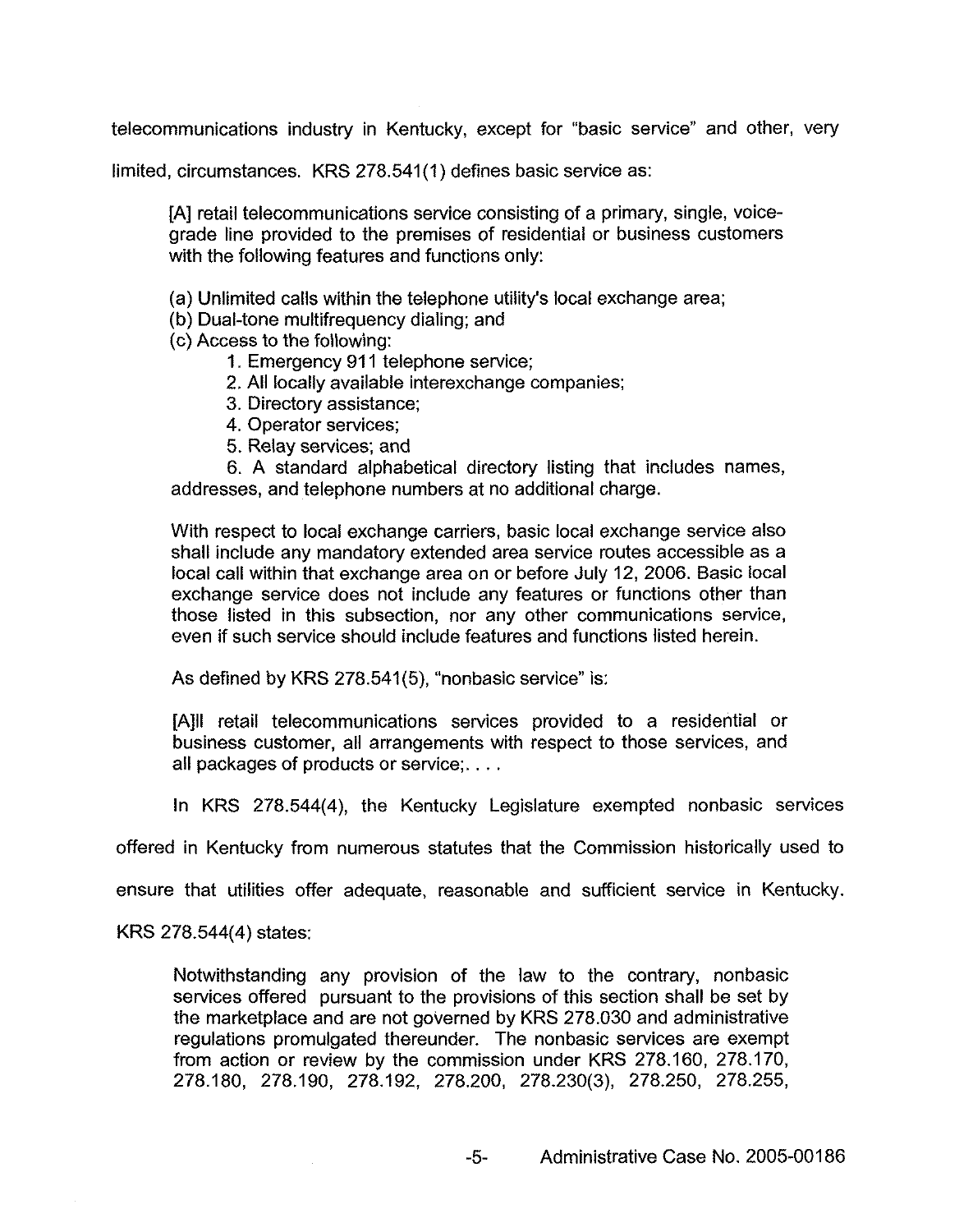278.260, 278.270, 278.280, 278.290 and 278.300 and administrative regulations promulgated thereunder, except as specifically stated in KRS 78.541 to KRS 278.544. (emphasis added.)

The services at issue here constitute a package of products or services which are "nonbasic" services, not "basic" services, under the provisions of KRS 278.541(5). The Commission, therefore, lacks the jurisdiction to order telecommunications utilities

that offer "unlimited service'\* to refrain from imposing limitations on that service.

Even if the Commission retained the authority under KRS 278.260 and KRS 278.280 to issue an Order affecting "unlimited" service, KRS 278.544(1) provides an additional hurdle to such enforcement. KRS 278.544(1) provides:

Telephone utilities may file with the commission schedules or tariffs reflecting the rates, terms, and conditions for nonbasic services that are generally available to all subscribers qualifying for the rates, terms, and conditions. The rates, terms, and conditions for basic and nonbasic service shall be valid upon the effective date stated in the schedule. Tariffs for nonbasic services in effect on July 12, 2006, shall continue to be effective as binding rates, terms, and conditions until withdrawn or modified by the utility.

Traditionally, under KRS 278.160, all utilities are required to keep on file a tariff that contains the terms, rates, and conditions of service. For nonbasic service, KRS 278.544(1) clearly now makes that filing requirement voluntary, rather than compulsory. Moreover, if a telephone utility chooses to file a tariff, it becomes effective upon the effective date and is exempt from Commission review pursuant to the exemptions found in KRS 278.544(4).

The Commission's reservation of power over telephone utilities is found in KRS 278.541. There, although numerous reservations of Commission jurisdiction are listed, none leave the Commission with the statutory authority to set requirements on